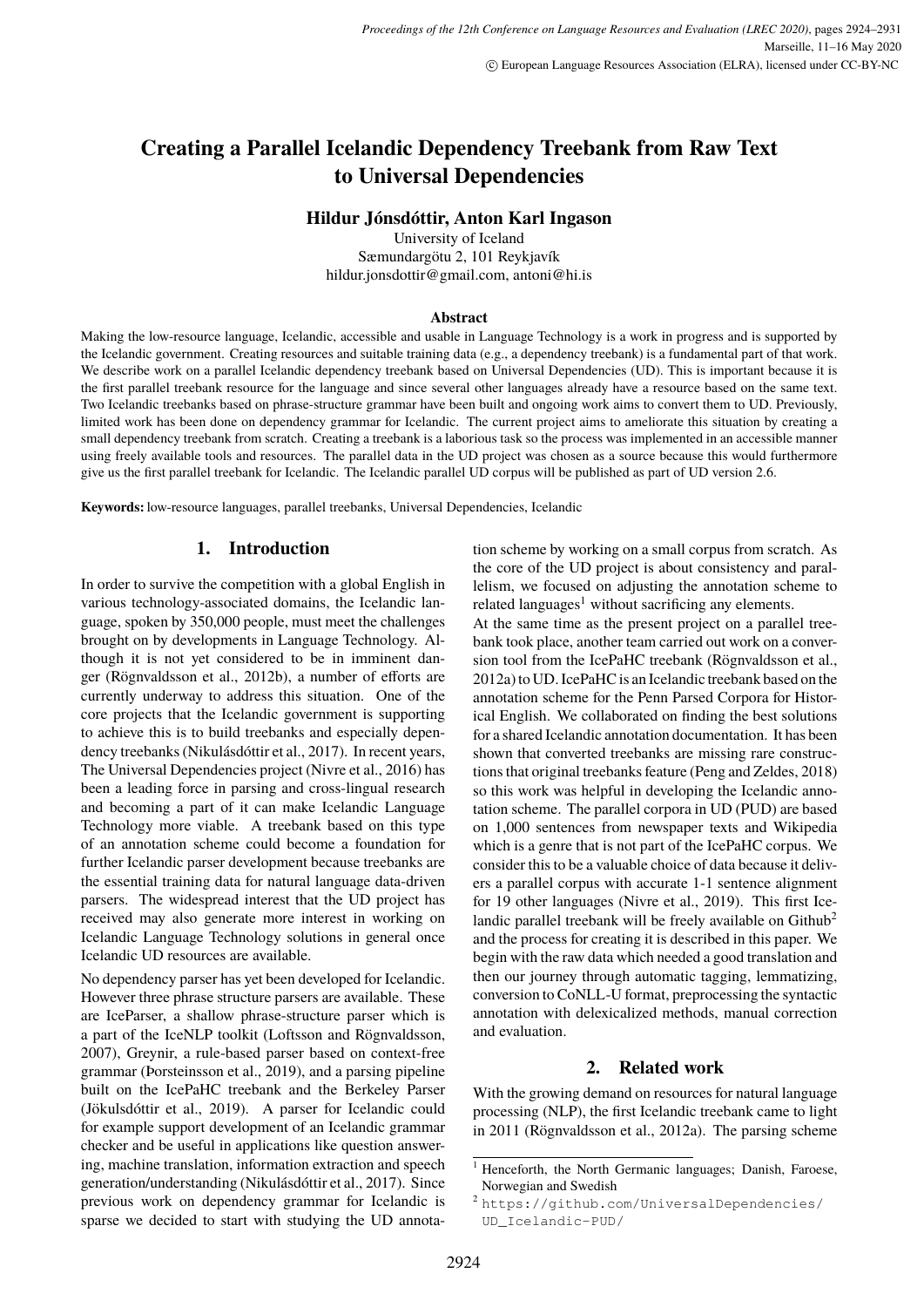was originally designed for the Penn Parsed Corpora for Historical English and it uses phrase structure annotation in a labelled bracketing format. At the same time, dependency treebanks were being built for related languages. However, because the Penn scheme is quite detailed, it contains the information required to convert it to dependency grammar but not vice versa. Holding 1 million tokens and spanning almost 10 centuries, the purpose of IcePaHC is twofold, to be suitable for both language technology and syntactic research. Another treebank based on wide-coverage context free grammar is being developed [\(Þorsteinsson et al., 2019\)](#page-0-0). The plan is to convert it to dependency annotated corpora for training deep neural network-based parsers. Other Icelandic corpora suited for NLP have been growing steadily in the last decades<sup>[3](#page-0-0)</sup>. To be mentioned here is the Icelandic Gigaword corpus (IGC) [\(Steingrímsson et al., 2018\)](#page-0-0), a corpus of about 1,300 million words, tagged with the IFD tagset described in [3.3.](#page-2-0) It mainly holds web media and printed papers. Another notable corpus recently published is the first English-Icelandic parallel corpus for the purposes of language technology development and research, ParIce [\(Barkarson and Steingrímsson, 2019\)](#page-0-0). It consists of 38.8 million words in 3.5 million segmented pairs automatically aligned. The main purpose of this corpus is for training machine translation systems but could also be used for, e.g., creating dictionaries and ontologies, multilingual and crosslingual document classification.

It is important to review the work done for related languages in UD because the project focuses on cross-lingual studies. There are pros and cons in being the last North Germanic language to participate in the UD project. The annotation scheme has been improved since the first version and multiple tools have been developed to ease the tasks. The apparent disadvantage is that the Icelandic language has not been a part of the UD studies, so far. The first public dependency treebank for Norwegian Bokmål and Nynorsk, The Norwegian Dependency Treebank (NDT), was published in 2014 [\(Solberg et al., 2014\)](#page-0-0) and later converted to UD [\(Øvrelid](#page-0-0) [and Hohle, 2016\)](#page-0-0). The NDT annotations were made with consideration to similar treebanks, the Swedish treebank Talbanken and the treebank of old Indo-European languages PROIEL. The corpus is divided into Bokmål (310K tokens) and Nynorsk (301K tokens) and contains mostly newspaper texts. A UD treebank of spoken dialects is also available in Norwegian, LIA [\(Øvrelid et al., 2018\)](#page-0-0), which was annotated with morphological and dependency-style syntactic analysis according to the LIA project and later converted to UD. The purpose of the corpus, which has 55K tokens, is to increase research on spoken Norwegian with parser development in mind.

The Danish UD treebank [\(Johannsen et al., 2015\)](#page-0-0) is a conversion of the Danish Dependency Treebank (DDT). The DDT derives from a morphosyntactically tagged corpus created for a EU project called Parole. The texts are of various genre, mainly newspapers and the grammar of DDT is based on discontinuous grammar.

For Swedish there are three UD treebanks available. Talbanken has been a part of UD since version 1, it consists of about 95,000 tokens converted from the Swedish Talbanken [\(Nivre and Megyesi, 2007\)](#page-0-0). It has various text genres including textbooks, information brochures and newspaper articles. Another Swedish UD treebank is LinES [\(Ahrenberg,](#page-0-0) [2015\)](#page-0-0) which was originally designed as a parallel treebank based on dependency grammar and later converted to UD. The English source is also available on UD. The texts are of literary genre, online manuals and Europarl data and count total of about 90,000 tokens. The third Swedish treebank, Swedish-PUD, was created for the CoNLL 2017 Shared Task [\(Nivre et al., 2017\)](#page-0-0). It is available as a test file in UD like all the Parallel Universal Dependencies treebanks.

For Faroese, which is the closest relative of Icelandic and spoken by only 72,000 people, there is a UD corpus with 10K tokens including texts from Faroese Wikipedia [\(Tyers](#page-0-0) [et al., 2018a\)](#page-0-0).

As can be seen from the above cases the creation and nature of UD treebanks varies between the related languages but most of them are a converted version of dependency based treebanks.

### **3. Data and Tools**

### **3.1. Source Data**

Along the conversion of IcePaHC to UD we decided to create a small corpus from scratch to reveal all elements needed and to ensure consistency and parallelism for the Icelandic annotation scheme. The source data chosen was an Icelandic version of Parallel Universal Dependencies. Parallel treebanks can be used for translation studies, as training or evaluation corpora for word or sentence alignment, input for example-based machine translation (EBMT) and as training data for transfer rules [\(Volk et al., 2018\)](#page-0-0). Since this corpus is small it is better suited for testing and evaluation than training purposes.

The parallel corpora in UD were specially prepared for the CoNLL 2017 Shared Task [\(Nivre et al., 2017\)](#page-0-0) and are now available in English, Swedish, French, Japanese, Polish, Turkish, Thai, Spanish, Russian, Portuguese, Korean, Italian, Indonesian, Hindi, German, Finnish, Czech, Chinese and Arabic. The shared task was about syntactic dependency parsers that work for typologically different languages by exploiting a common syntactic annotation standard. The texts are mainly from news and Wikipedia and include 1,000 sentences which map 1-1 to other PUD treebank sentences. The first 750 sentences are originally English but the remaining 250 sentences are originally German, French, Italian or Spanish and were translated to English which is the source language.

Unlike other PUD treebanks, the Icelandic PUD was not created as part of the CoNLL 2017 Shared Task. The first step was to translate the data from English to Icelandic and therefore a professional translator, Ölvir Gíslason, was recruited to translate all 1,000 sentences. He was only given the guidelines to let the sentences match accurately 1-1. The translation has not been altered in any way and gave exactly 1,000 sentences and 18,812 tokens.

<sup>3</sup> <http://www.malfong.is/>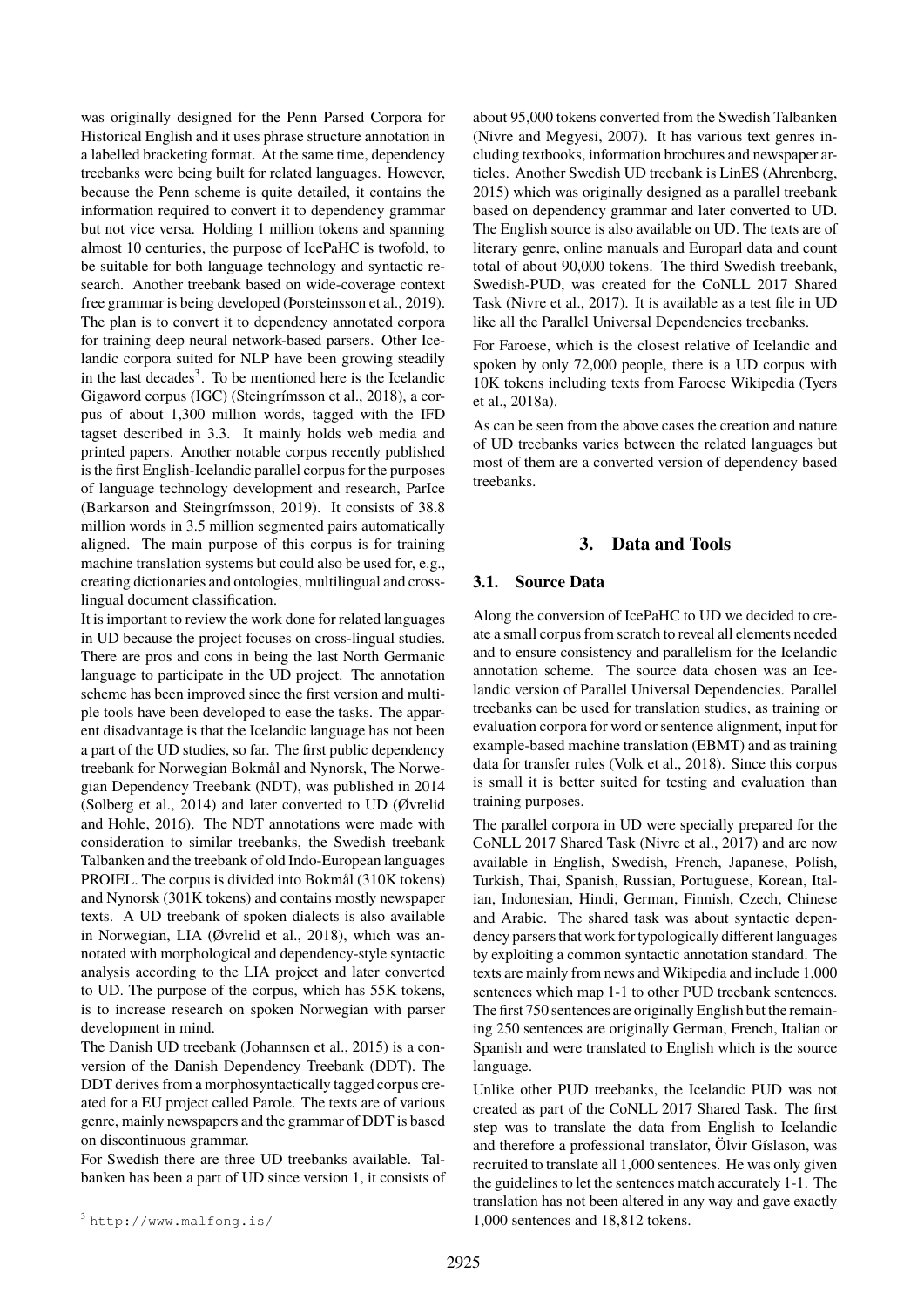### **3.2. Adjusting Icelandic to the UD Annotation Scheme**

The UD project requires each language to share their annotation specification with other treebanks of same language to increase consistency and parallelism. The focus when adjusting Icelandic to the UD annotation scheme was on alignment with related languages without loosing any elements. The tagset designed for the IcePaHC corpus differs in some ways from the IFD tagset described in [3.3.](#page-2-0) and applied to most Icelandic corpora. In general the IcePaHC treebank holds very detailed syntactic information. However, its tagset includes less features which were added to the conversion with additional tagging. Foreign names, brands, symbols and copula sentences were more noticable in the Icelandic PUD whereas first or second person sentences and discourse elements were more frequent in IcePaHC. The Icelandic annotation utilizes all the Universal part-ofspeech tags (UPOS), listed in table [1.](#page-2-1) The lexical and inflec-

<span id="page-2-1"></span>

| Open class words | Closed class words | Other        |
|------------------|--------------------|--------------|
| ADJ              | ADP                | <b>PUNCT</b> |
| <b>ADV</b>       | <b>AUX</b>         | <b>SYM</b>   |
| <b>INTJ</b>      | <b>CCONJ</b>       | X            |
| <b>NOUN</b>      | <b>DET</b>         |              |
| <b>PROPN</b>     | <b>NUM</b>         |              |
| VERB             | <b>PART</b>        |              |
|                  | <b>PRON</b>        |              |
|                  | <b>SCONJ</b>       |              |

#### Table 1: List of UPOS tags

tional features chosen for the Icelandic annotation are listed in table [2,](#page-2-2) the strikethrough features were not included. All the main features are parallel with related languages, but Norwegian includes animacy and both Swedish and Danish include the foreign feature. This difference is inevitable and should be minor for most research and processing. The main difference here will be on the feature values as the inflectional morphology of Icelandic is richer than that of the other North Germanic languages. There are small varia-

<span id="page-2-2"></span>

| <b>Lexical Features</b> | <b>Inflectional Features</b> |           |
|-------------------------|------------------------------|-----------|
| PronType                | Gender                       | VerbForm  |
| NumType                 | <b>Animacy</b>               | Mood      |
| Poss                    | <b>NounClass</b>             | Tense     |
| Reflex                  | Number                       | Aspect    |
| Foreign                 | Case                         | Voice     |
| Abbr                    | Definite                     | Evident   |
| $\Theta$                | Degree                       | Polarity  |
|                         |                              | Person    |
|                         |                              | Polite    |
|                         |                              | Chisivity |

tions on the dependency relations, mostly subtype relations, between the related languages and Icelandic. The obl:arg relation introduced in version 2 of UD [\(Zeman, 2017\)](#page-0-0) which distinguishes oblique arguments from adjuncts was added to the Icelandic annotation. The orphan, dislocated, acl:cleft, aux:pass, nsubj:pass, csubj:pass and obl:agent which are in the Swedish and Norwegian relations set are not a part of

<span id="page-2-3"></span>

|                   | <b>Nominals</b> | <b>Clauses</b> | Modifier<br>Words | <b>Function</b><br>Words |
|-------------------|-----------------|----------------|-------------------|--------------------------|
|                   | nsubj           | csubj          |                   |                          |
| Core              | obj             | ccomp          |                   |                          |
| <b>Arguments</b>  | iobi            | xcomp          |                   |                          |
|                   | obl             | advcl          | advmod            | aux                      |
|                   | obl:arg         |                | discourse         | cop                      |
| <b>Non-Core</b>   | vocative        |                |                   | mark                     |
| <b>Dependents</b> | expl            |                |                   |                          |
|                   | dislocated      |                |                   |                          |
|                   | nmod            | acl            | amod              | det                      |
| <b>Nominal</b>    | nmod:poss       |                |                   | elf                      |
| <b>Dependents</b> | appos           |                |                   | case                     |
|                   | nummod          |                |                   |                          |
| Coordination      | <b>MWE</b>      | Loose          | <b>Special</b>    | Other                    |
| conj              | fixed           | list           | orphan            | punct                    |
| cc                | flat            | parataxis      | goeswith          | root                     |
|                   | flat:name       |                | reparandum        | dep                      |
|                   | flat:foreign    |                |                   |                          |
|                   | compound        |                |                   |                          |
|                   | compound:prt    |                |                   |                          |

Table 3: Dependency Relations

the Icelandic set in this first version but might be added later. The Icelandic relation set is listed in table [3](#page-2-3) with strikethrough relations for those not included. Enhanced dependencies are not a part of this first version but might be added later, e.g. the case information and the ellipsis which are a part of the IcePaHC annotation.

The UD annotation scheme offers wide range of elements and it would be very interesting to add many of them. To mention here is further distinction of expletives [\(Bouma et](#page-0-0) [al., 2018\)](#page-0-0) which have received attention in Icelandic syntax studies [\(Árnadóttir et al., 2011\)](#page-0-0). The expletive subtypes were not added this time since neither the default tagset nor the treebanks to be converted include the distinctions required.

### <span id="page-2-0"></span>**3.3. Tagging**

For the properties of the part-of-speech tags and features, the Icelandic translation had to be tagged. The state–of–the–art ABLTagger was used which is based on BiLSTM models, a morphological lexicon and lexical category identification [\(Steingrímsson et al., 2019\)](#page-0-0). It is trained on texts tagged with the IFD tagset which consists of 565 tags [\(Loftsson](#page-0-0) [et al., 2009\)](#page-0-0) that has been the tagset featuring the majority of Icelandic corpora built in the last years. The Icelandic language is highly inflectional and this tagset is a combination of word classes and morphosyntactic features which makes it so large. In the CoNLL–U format used in UD, this is entirely separated, that is, Universal part–of–speech tags (UPOS) and morphological features (FEATS). The ABLTagger also tokenizes the text utilizing a tokenizer from Miðeind [\(Þorsteinsson et al., 2019\)](#page-0-0) which greedily recognizes certain multi–token spans like dates and adverbial multi–word idioms. The training model provided is based on various texts, mainly newspaper and literature and the given accuracy is 94.17%.

### **3.4. Lemmatizing**

For lemmatizing the high accuracy lemmatizer Nefnir [\(In](#page-0-0)[gólfsdóttir et al., 2019\)](#page-0-0) was run. This lemmatizer uses tagged input and suffix substitution rules from the Database of Modern Icelandic Inflection [\(Bjarnadóttir et al., 2019\)](#page-0-0). It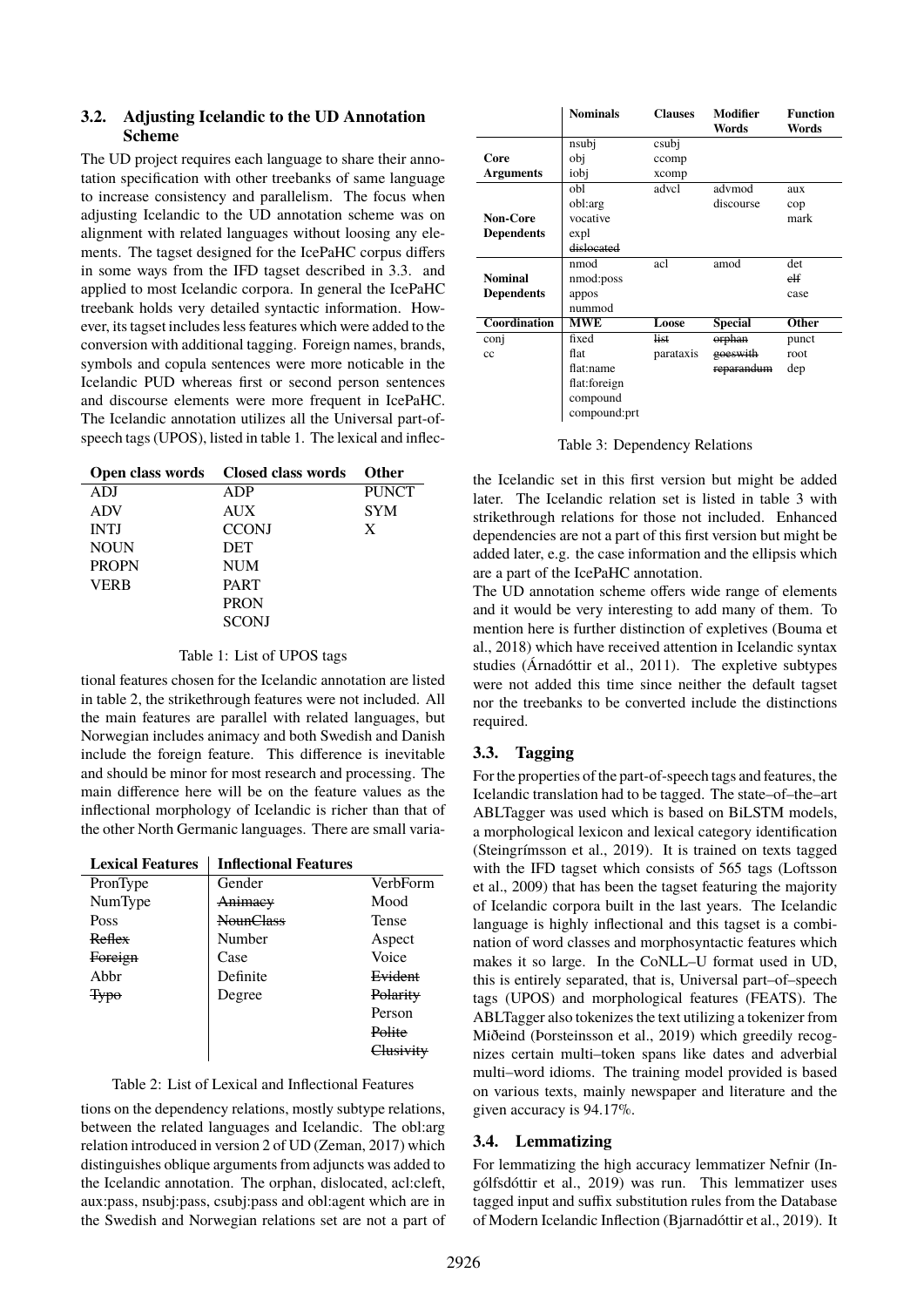reaches accuracy of 99.55% with verified tagged input, and for text tagged with a PoS tagger, the accuracy obtained is 96.88%. The lemmas were an important input in the conversion phase, in particular for recognizing auxiliaries from other verbs and coordinating from subordinating conjunctions.

# **4. Conversion to CoNLL-U format 4.1. Processing UPOS and Features**

The conversion from IFD tags and lemmas to UPOS and features was direct with few exceptions. Auxiliary verbs are all tagged as verbs so only the lemmas *vera* 'be', *munu* 'will' and *skulu* 'shall' were automatically converted to AUX. Other auxiliaries exist but they can also behave as nonauxiliaries so they were manually corrected. The second thing is that all indefinite, demonstrative, interrogative and possessive pronouns are tagged with pronoun tag in the original tagset. This is not as specified by the UD guidelines where these forms are tagged as determiner (DET) when they modify a noun. This was corrected in the manual process on the UPOS level but information on the pronoun is kept with the PronType feature. To maintain the parallelism to related languages, the tags of the participles, both past and present, were converted to UPOS adjective tag but the features hold information on the verb participle and therefore no information is lost. The CoNLL-U format holds 10 fields and an empty line between sentences. An example from the Icelandic PUD is given in figure [1.](#page-4-0) The ID is the index of the token in the sentence, FORM is the word form, LEMMA is the lemma , UPOS is the Universal partof-speech tag derived from XPOS, XPOS is the language specific part-of-speech tag, here the IFD tag provided by ABLTagger, FEATS holds the morphological features, here the extracted features from XPOS and LEMMA, HEAD is the syntactic information, i.e. head of the current word, DE-PREL gives the dependency relation of the HEAD, DEPS is for enhanced dependency graph and the last field, MISC is provided for any other annotation.

### **4.2. Preprocessing Syntactic Relations**

Since no Icelandic dependency parser is available we decided to train a delexicalized parser to preprocess the corpus. Delexicalized parsing, which is one type of cross-lingual model transfer, was first introduced by Zeman and Resnik [\(Zeman and Resnik, 2008\)](#page-0-0) and is nowadays considered a standard technique in cross-lingual parsing. Delexicalized models using only UPOS tags were trained with UD treebanks of related languages, Swedish, Norwegian, Danish and Faroese [\(Nivre et al., 2019\)](#page-0-0) and tested on the first 200 sentences in the corpus which had been annotated manually from scratch with syntactic and dependency relations (HEAD and DEPREL in CoNLL-U). The parser selected for the task is UDPipe [\(Straka and Straková, 2017\)](#page-0-0) which was on the top list of parsers in the CoNLL 2018 Shared Task on parsability<sup>[4](#page-0-0)</sup>. This parser does not require any training or configuration for a new language and has good usability and documentation.

<span id="page-3-0"></span>

| Model                | <b>Tokens</b> | UAS    | LAS    |
|----------------------|---------------|--------|--------|
| Norwegian Nynorsk    | 301,353       | 60.03% | 51.27% |
| Swedish PUD          | 19,085        | 58.41% | 49.52% |
| <b>Swedish Lines</b> | 90,960        | 57.77% | 50.30% |
| Norwegian Bokmaal    | 310,221       | 57.54% | 50.03% |
| Danish DDT           | 100,733       | 56.89% | 47.32% |
| Swedish Talbanken    | 96,858        | 56.71% | 48.71% |
| Faroese              | 10,002        | 46.99% | 39.01% |

Table 4: Evaluation of Delexicalized Models

Interestingly, the Swedish PUD model gave the second best results (see table [4\)](#page-3-0) with 58.41% accuracy in unlabeled attachment score (UAS, percentage of words with correct HEAD) and 49.52% on labeled attachment score (LAS, percentage of words with both the correct HEAD and DEPREL) consisting of only 19K tokens which can be explained by the nature of the texts being parallel. The Faroese model, which is the closest relative to Icelandic gave the lowest score as it has only 10,002 tokens. Even though the Norwegian model gave the best score we decided to train our model with the Swedish PUD data because of the small size which would give the additional corrected Icelandic data more weight in the model. The process was divided into 5 phases, increasing the Swedish PUD delexicalized model each time with 200 corrected Icelandic sentences. The first delexicalized model which consisted of the whole Swedish PUD corpus and the first 200 manually annotated sentences gave UAS score of 70.77% and LAS of 64.05% for the next test set (sentences 200-400). The last training model which held the whole Swedish PUD corpus and 800 Icelandic sentence reached 78.82% UAS and 73.78% LAS. Figure [2](#page-4-1) is an example of a sentence perfectly parsed by the last training model.

### **4.3. Manual Correction**

There are many benefits of working on an open source crosslingual project like UD. One of them is all the available tools that are developed and are suitable for all languages. The manual correction was done with UD Annotatrix [\(Tyers et](#page-0-0) [al., 2018b\)](#page-0-0) that provides good graphical user interface for viewing and editing the annotation. The focus in the correction phase was on the syntactic and dependency relations and on the part-of-speech tags. After the manual correction the UD validation was run for automatic verification. The whole process from translation to finishing the manual correction spanned 8 weeks.

## **5. Evaluation**

The quality of annotated corpora is always reflected in the final outcome of the machine learning algorithms. A standard way to evaluate the quality of corpora is using a Golden Standard Corpus (GSC)[\(Wissler et al., 2014\)](#page-0-0). However, alternatives have to be utilized when no GSC is available. Another approach is testing the parsability so we measured the quality of the Icelandic PUD with a 10–fold cross validation. The UDPipe parser was chosen to evaluate the Icelandic PUD, the same one as used for preprocessing. The transition system "swap" was used which is a fully non–projective system and extends the projective system by

<sup>4</sup> [https://universaldependencies.org/conll18/](https://universaldependencies.org/conll18/results.html) [results.html](https://universaldependencies.org/conll18/results.html)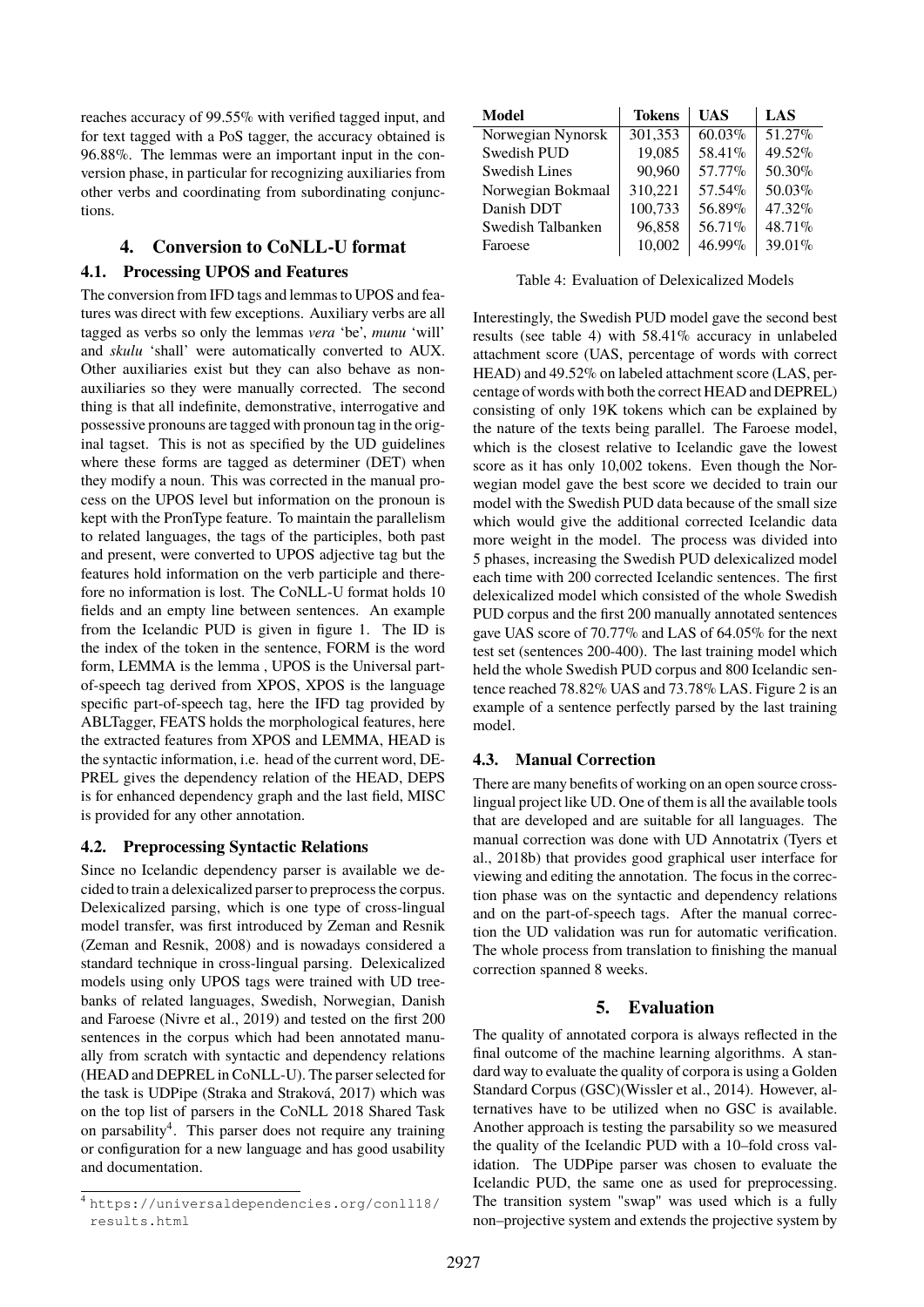<span id="page-4-0"></span>



<span id="page-4-1"></span>

Figure 2: Icelandic Dependency Relations in Graphic Format

adding the swap transition. The transition oracle "static lazy" gives consistently better results than "static eager" according to the documentation so that was used. Other configuration was by default. We also evaluated the English, Czech and Swedish PUD for comparison, see table [5.](#page-4-2) Unsurprisingly the English PUD gives the highest score, the Swedish PUD is slightly lower and for a morphologically rich language like Czech the same model gives score about 1% above the Icelandic PUD. These measures reveal the challenges in comparing languages, even with parallel data, rather standardized text genre and accurate 1–1 sentence alignment. The Czech language is not as related to Icelandic but was evaluated here because it is morphologically rich. The Czech UD annotation scheme uses 15 UPOS tags (skips INTJ and X) and the features count 5 more than for the Icelandic UD annotation scheme. The main difference lies in the sub–features where the Czech language uses aux:pass,nsubj:pass, csubj:pass and obl:agent which the Icelandic UD annotation is missing. There is plausibly room for improvement in the Icelandic PUD corpus but as a first version we consider these results acceptable.

<span id="page-4-2"></span>

| <b>Treebank</b> | UAS       | LAS     |
|-----------------|-----------|---------|
| Icelandic PUD   | 79.415%   | 74.447% |
| Czech PUD       | $80.45\%$ | 75.52%  |
| Swedish PUD     | 82.156%   | 78.65%  |
| English PUD     | 83.22%    | 80.88%  |

Table 5: 10–fold cross validation results

#### **6. Conclusion**

We described the first parallel treebank for Icelandic based on UD, Icelandic PUD. As a first step in studying the dependency grammar with UD annotation scheme, using the parallel data was a helpful reference to increase the parallelism desired.

Even though the preprocessing gave low accuracy compared to the best dependency parsers it definitely increased the annotation speed. For low-resource languages considering participation in the UD project we believe that the source data and method described here are simple and convenient as

a first step towards UD. In our case the work was important in developing the Icelandic annotation scheme along with the conversion work for IcePaHC, especially in working with the IFD tagset and extracting the morphosyntactic features and lemmas to the Icelandic features. All new corpora to be created or converted have the option of utilizing the high accuracy ABL-tagger with the IFD tagset in order to add the features.

Although small, we hope that this corpus will be of use as part of research on the Parallel Universal Dependencies, for testing purposes and also as a reference for further development of Icelandic dependency grammar and parsing.

### **7. Bibliographical References**

- Ahrenberg, L. (2015). Converting an English-Swedish Parallel Treebank to Universal Dependencies. In Joakim Nivre et al., editors, Proceedings of the Third International Conference on Dependency Linguistics (Depling 2015), pages 10–19, Uppsala, Sweden. Uppsala University.
- Barkarson, S. and Steingrímsson, S. (2019). Compiling and Filtering ParIce: An English-Icelandic Parallel Corpus. In Mareike Hartmann et al., editors, Proceedings of the 22nd Nordic Conference on Computational Linguistics NODALIDA-2019, pages 140–145, Turku, Finland. Linköping University Electronic Press.
- Bjarnadóttir, K., Hlynsdóttir, K. I., and Steingrímsson, S. (2019). DIM: The Database of Icelandic Morphology. In Proceedings of the 22nd Nordic Conference on Computational Linguistics, pages 146–154, Turku, Finland. Linköping University Electronic Press.
- Bouma, G., Hajic, J., Haug, D., Nivre, J., Solberg, P. E., and Øvrelid, L. (2018). Expletives in Universal Dependency Treebanks. In Marie-Catherine de Marneffe, et al., editors, Proceedings of the Second Workshop on Universal Dependencies (UDW 2018), pages 18–26. Association for Computational Linguistics.
- Ingólfsdóttir, S. L., Loftsson, H., Daðason, J. F., and Bjarnadóttir, K. (2019). Nefnir: A high accuracy lemmatizer for Icelandic. In Mareike Hartmann et al., editors, Proceedings of the 22nd Nordic Conference on Compu-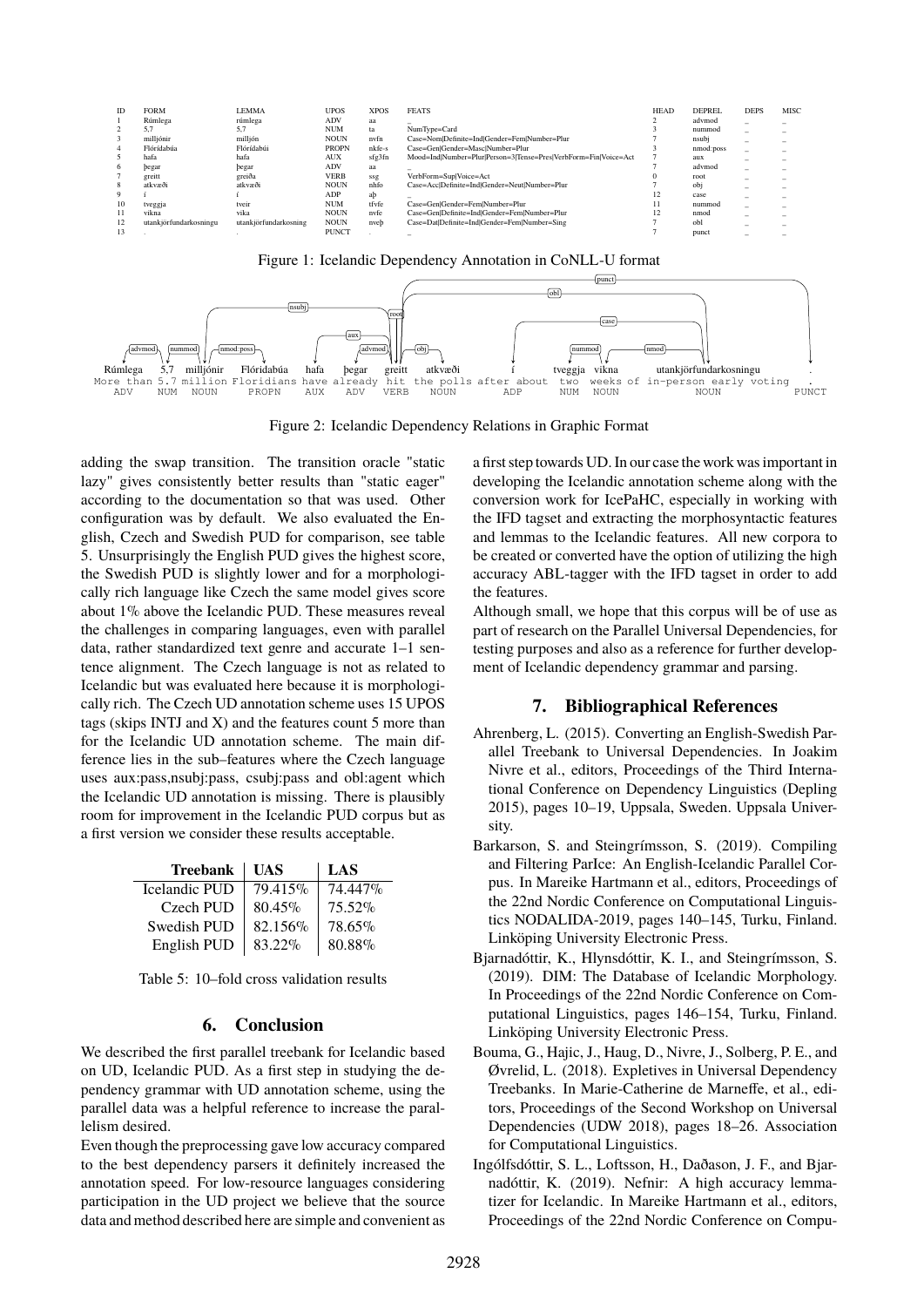tational Linguistics NODALIDA-2019, pages 310–315. Linköping University Electronic Press.

- Johannsen, A., Alonso, H. M., and Plank, B. (2015). Universal Dependencies for Danish. In Markus Dickinson, et al., editors, Proceedings of the 14th International Workshop on Treebanks and Linguistic Theories (TLT14), pages 157–167.
- Jökulsdóttir, T. F., Ingason, A. K., and Sigurðsson, E. F. (2019). A Parsing Pipeline for Icelandic based on the IcePaHC corpus. In K. Simov et al., editors, Proceedings of CLARIN Annual Conference 2019, Leipzig, Germany.
- Loftsson, H. and Rögnvaldsson, E. (2007). IceParser: An Incremental Finite-State Parser for Icelandic. In Joakim Nivre, et al., editors, Proceedings of the 16th Nordic Conference of Computational Linguistics NODALIDA-2007, pages 128–135.
- Loftsson, H., Kramarczyk, I., Helgadóttir, S., and Rögnvaldsson, E. (2009). Improving the PoS tagging accuracy of Icelandic text. In Kristiina Jokinen et al., editors, Proceedings of the 17th Nordic Conference on Computational Linguistics NODALIDA-2009, pages 103–110, Odense, Denmark. Northern European Association for Language Technology (NEALT).
- Nikulásdóttir, A., Guðnason, J., and Steingrímsson, S. (2017). Máltækni fyrir íslensku 2018-2022. Verkáætlun. Technical report, Mennta- og menningarmálaráðuneytið, Reykjavík.
- Nivre, J. and Megyesi, B. (2007). Bootstrapping a Swedish Treebank Using Cross-Corpus Harmonization and Annotation Projection. In Jan Hajič Koenraad De Smedt et al., editors, Proceedings of the Sixth International Workshop on Treebanks and Linguistic Theories, pages 97–102. Northern European Association for Language Technology (NEALT).
- Nivre, J., de Marneffe, M.-C., Ginter, F., Goldberg, Y., Hajic, J., Manning, C. D., McDonald, R., Petrov, S., Pyysalo, S., Silveira, N., Tsarfaty, R., and Zeman, D. (2016). Universal Dependencies v1: A Multilingual Treebank Collection. In Nicoletta Calzolari (Conference Chair), et al., editors, Proceedings of the Tenth International Conference on Language Resources and Evaluation (LREC 2016), pages 1659–1666, Paris, France. European Language Resources Association (ELRA).
- Nivre, J., Agić, Ž., Ahrenberg, L., Antonsen, L., Aranzabe, M. J., Asahara, M., Ateyah, L., Attia, M., Atutxa, A., Badmaeva, E., Ballesteros, M., Banerjee, E., Bank, S., Bauer, J., Bengoetxea, K., Bhat, R. A., Bick, E., Bosco, C., Bouma, G., Bowman, S., Burchardt, A., Candito, M., Caron, G., Cebiroğlu Eryiğit, G., Celano, G. G. A., Cetin, S., Chalub, F., Choi, J., Cho, Y., Cinková, S., Çöltekin, Ç., Connor, M., de Marneffe, M.-C., de Paiva, V., Diaz de Ilarraza, A., Dobrovoljc, K., Dozat, T., Droganova, K., Eli, M., Elkahky, A., Erjavec, T., Farkas, R., Fernandez Alcalde, H., Foster, J., Freitas, C., Gajdošová, K., Galbraith, D., Garcia, M., Ginter, F., Goenaga, I., Gojenola, K., Gökırmak, M., Goldberg, Y., Gómez Guinovart, X., Gonzáles Saavedra, B., Grioni, M., Grūzītis, N., Guillaume, B., Habash, N., Hajič, J., Hajič jr., J., Hà Mỹ, L., Harris, K., Haug, D., Hladká, B., Hlaváčová, J., Hohle, P., Ion, R., Irimia, E., Johannsen, A., Jør-

gensen, F., Kaşıkara, H., Kanayama, H., Kanerva, J., Kayadelen, T., Kettnerová, V., Kirchner, J., Kotsyba, N., Krek, S., Kwak, S., Laippala, V., Lambertino, L., Lando, T., Lê Hông, P., Lenci, A., Lertpradit, S., Leung, H., Li, ` C. Y., Li, J., Ljubešić, N., Loginova, O., Lyashevskaya, O., Lynn, T., Macketanz, V., Makazhanov, A., Mandl, M., Manning, C., Manurung, R., Mărănduc, C., Mareček, D., Marheinecke, K., Martínez Alonso, H., Martins, A., Mašek, J., Matsumoto, Y., McDonald, R., Mendonça, G., Missilä, A., Mititelu, V., Miyao, Y., Montemagni, S., More, A., Moreno Romero, L., Mori, S., Moskalevskyi, B., Muischnek, K., Mustafina, N., Müürisep, K., Nainwani, P., Nedoluzhko, A., Nguyễn Thị, L., Nguyễn Thi . Minh, H., Nikolaev, V., Nitisaroj, R., Nurmi, H., Ojala, S., Osenova, P., Øvrelid, L., Pascual, E., Passarotti, M., Perez, C.-A., Perrier, G., Petrov, S., Piitulainen, J., Pitler, E., Plank, B., Popel, M., Pretkalnina, L., Prokopidis, P., Puolakainen, T., Pyysalo, S., Rademaker, A., Real, L., Reddy, S., Rehm, G., Rinaldi, L., Rituma, L., Rosa, R., Rovati, D., Saleh, S., Sanguinetti, M., Saulīte, B., Sawanakunanon, Y., Schuster, S., Seddah, D., Seeker, W., Seraji, M., Shakurova, L., Shen, M., Shimada, A., Shohibussirri, M., Silveira, N., Simi, M., Simionescu, R., Simkó, K., Šimková, M., Simov, K., Smith, A., Stella, A., Strnadová, J., Suhr, A., Sulubacak, U., Szántó, Z., Taji, D., Tanaka, T., Trosterud, T., Trukhina, A., Tsarfaty, R., Tyers, F., Uematsu, S., Urešová, Z., Uria, L., Uszkoreit, H., van Noord, G., Varga, V., Vincze, V., Washington, J. N., Yu, Z., Žabokrtský, Z., Zeman, D., and Zhu, H. (2017). Universal Dependencies 2.0 – CoNLL 2017 Shared Task Development and Test Data. LINDAT/CLARIN digital library at the Institute of Formal and Applied Linguistics (ÚFAL), Faculty of Mathematics and Physics, Charles University.

Nivre, J., Abrams, M., Agić, Ž., Ahrenberg, L., Aleksandravičiūtė, G., Antonsen, L., Aplonova, K., Aranzabe, M. J., Arutie, G., Asahara, M., Ateyah, L., Attia, M., Atutxa, A., Augustinus, L., Badmaeva, E., Ballesteros, M., Banerjee, E., Bank, S., Barbu Mititelu, V., Basmov, V., Bauer, J., Bellato, S., Bengoetxea, K., Berzak, Y., Bhat, I. A., Bhat, R. A., Biagetti, E., Bick, E., Bielinskienė, A., Blokland, R., Bobicev, V., Boizou, L., Borges Völker, E., Börstell, C., Bosco, C., Bouma, G., Bowman, S., Boyd, A., Brokaitė, K., Burchardt, A., Candito, M., Caron, B., Caron, G., Cebiroğlu Eryiğit, G., Cecchini, F. M., Celano, G. G. A., Čéplö, S., Cetin, S., Chalub, F., Choi, J., Cho, Y., Chun, J., Cinková, S., Collomb, A., Çöltekin, Ç., Connor, M., Courtin, M., Davidson, E., de Marneffe, M.-C., de Paiva, V., Diaz de Ilarraza, A., Dickerson, C., Dione, B., Dirix, P., Dobrovoljc, K., Dozat, T., Droganova, K., Dwivedi, P., Eckhoff, H., Eli, M., Elkahky, A., Ephrem, B., Erjavec, T., Etienne, A., Farkas, R., Fernandez Alcalde, H., Foster, J., Freitas, C., Fujita, K., Gajdošová, K., Galbraith, D., Garcia, M., Gärdenfors, M., Garza, S., Gerdes, K., Ginter, F., Goenaga, I., Gojenola, K., Gökırmak, M., Goldberg, Y., Gómez Guinovart, X., González Saavedra, B., Grioni, M., Grūzītis, N., Guillaume, B., Guillot-Barbance, C., Habash, N., Hajič, J., Hajič jr., J., Hà Mỹ, L., Han, N.-R., Harris, K., Haug, D., Heinecke, J., Hennig, F., Hladká,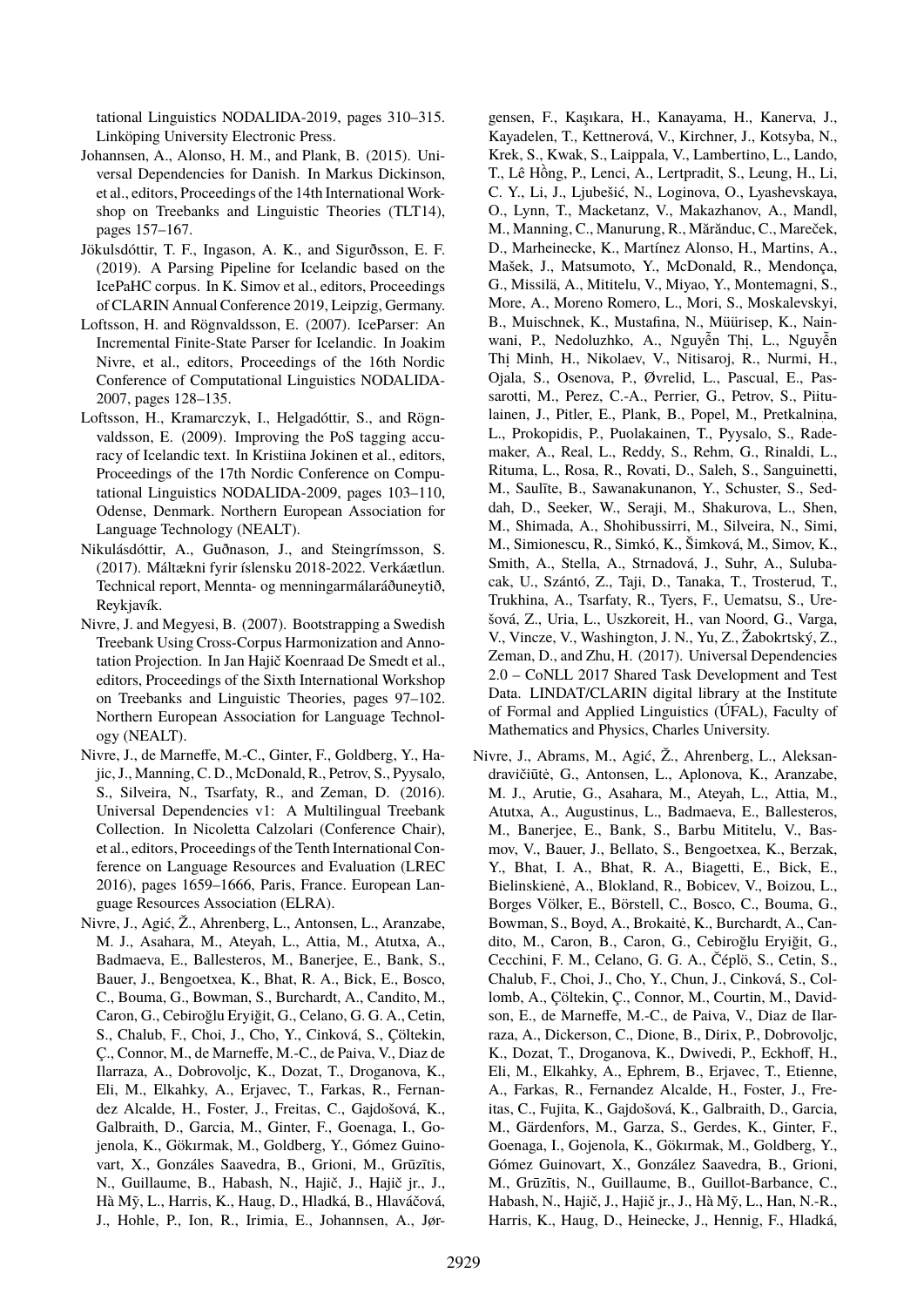B., Hlaváčová, J., Hociung, F., Hohle, P., Hwang, J., Ikeda, T., Ion, R., Irimia, E., Ishola, O. ., Jelínek, T., Johannsen, A., Jørgensen, F., Kaşıkara, H., Kaasen, A., Kahane, S., Kanayama, H., Kanerva, J., Katz, B., Kayadelen, T., Kenney, J., Kettnerová, V., Kirchner, J., Köhn, A., Kopacewicz, K., Kotsyba, N., Kovalevskaite, J., Krek, S., ˙ Kwak, S., Laippala, V., Lambertino, L., Lam, L., Lando, T., Larasati, S. D., Lavrentiev, A., Lee, J., Lê Hông, P., ` Lenci, A., Lertpradit, S., Leung, H., Li, C. Y., Li, J., Li, K., Lim, K., Li, Y., Ljubešić, N., Loginova, O., Lyashevskaya, O., Lynn, T., Macketanz, V., Makazhanov, A., Mandl, M., Manning, C., Manurung, R., Mărănduc, C., Mareček, D., Marheinecke, K., Martínez Alonso, H., Martins, A., Mašek, J., Matsumoto, Y., McDonald, R., McGuinness, S., Mendonça, G., Miekka, N., Misirpashayeva, M., Missilä, A., Mititelu, C., Miyao, Y., Montemagni, S., More, A., Moreno Romero, L., Mori, K. S., Morioka, T., Mori, S., Moro, S., Mortensen, B., Moskalevskyi, B., Muischnek, K., Murawaki, Y., Müürisep, K., Nainwani, P., Navarro Horñiacek, J. I., Nedoluzhko, A., Nešpore-Bērzkalne, G., Nguyễn Thị, L., Nguyễn Thị Minh, H., Nikaido, Y., Nikolaev, V., Nitisaroj, R., Nurmi, H., Ojala, S., Olúòkun, A., Omura, M., Osenova, P., Östling, R., Øvrelid, L., Partanen, N., Pascual, E., Passarotti, M., Patejuk, A., Paulino-Passos, G., Peljak-Łapińska, A., Peng, S., Perez, C.-A., Perrier, G., Petrova, D., Petrov, S., Piitulainen, J., Pirinen, T. A., Pitler, E., Plank, B., Poibeau, T., Popel, M., Pretkalnina, L., Prévost, S., Prokopidis, P., Przepiórkowski, A., Puolakainen, T., Pyysalo, S., Rääbis, A., Rademaker, A., Ramasamy, L., Rama, T., Ramisch, C., Ravishankar, V., Real, L., Reddy, S., Rehm, G., Rießler, M., Rimkutė, E., Rinaldi, L., Rituma, L., Rocha, L., Romanenko, M., Rosa, R., Rovati, D., Roșca, V., Rudina, O., Rueter, J., Sadde, S., Sagot, B., Saleh, S., Salomoni, A., Samardžić, T., Samson, S., Sanguinetti, M., Särg, D., Saulīte, B., Sawanakunanon, Y., Schneider, N., Schuster, S., Seddah, D., Seeker, W., Seraji, M., Shen, M., Shimada, A., Shirasu, H., Shohibussirri, M., Sichinava, D., Silveira, N., Simi, M., Simionescu, R., Simkó, K., Šimková, M., Simov, K., Smith, A., Soares-Bastos, I., Spadine, C., Stella, A., Straka, M., Strnadová, J., Suhr, A., Sulubacak, U., Suzuki, S., Szántó, Z., Taji, D., Takahashi, Y., Tamburini, F., Tanaka, T., Tellier, I., Thomas, G., Torga, L., Trosterud, T., Trukhina, A., Tsarfaty, R., Tyers, F., Uematsu, S., Urešová, Z., Uria, L., Uszkoreit, H., Vajjala, S., van Niekerk, D., van Noord, G., Varga, V., Villemonte de la Clergerie, E., Vincze, V., Wallin, L., Walsh, A., Wang, J. X., Washington, J. N., Wendt, M., Williams, S., Wirén, M., Wittern, C., Woldemariam, T., Wong, T.-s., Wróblewska, A., Yako, M., Yamazaki, N., Yan, C., Yasuoka, K., Yavrumyan, M. M., Yu, Z., Žabokrtský, Z., Zeldes, A., Zeman, D., Zhang, M., and Zhu, H. (2019). Universal Dependencies 2.4. LINDAT/CLARIN digital library at the Institute of Formal and Applied Linguistics (ÚFAL), Faculty of Mathematics and Physics, Charles University.

Øvrelid, L. and Hohle, P. (2016). Universal Dependencies for Norwegian. In Nicoletta Calzolari, et al., editors, Proceedings of the Tenth International Conference on Language Resources and Evaluation (LREC'16), pages 1579–1585, Portorož, Slovenia. European Language Resources Association (ELRA).

- Peng, S. and Zeldes, A. (2018). All Roads Lead to UD: Converting Stanford and Penn Parses to English Universal Dependencies with Multilayer Annotations. In Agata Savary, et al., editors, Proceedings of the Joint Workshop on Linguistic Annotation, Multiword Expressions and Constructions (LAW-MWE-CxG-2018), pages 167– 177, Santa Fe, New Mexico, USA. Association for Computational Linguistics.
- Rögnvaldsson, E., Ingason, A. K., Sigurðsson, E. F., and Wallenberg, J. (2012a). The Icelandic Parsed Historical Corpus (IcePaHC). In Nicoletta Calzolari (Conference Chair), et al., editors, Proceedings of the Eighth International Conference on Language Resources and Evaluation (LREC-2012), pages 1977–1984, Istanbul, Turkey. European Languages Resources Association (ELRA).
- Rögnvaldsson, E., Jónsdóttir, K. M., Helgadóttir, S., and Steingrímsson, S. (2012b). The Icelandic Language in the Digital Age. In Georg Rehm and Hans Uszkoreit (Eds.), *White Paper Series*. META-NET.
- Solberg, P. E., Skjærholt, A., Øvrelid, L., Hagen, K., and Johannessen, J. (2014). The Norwegian Dependency Treebank. In Nicoletta Calzolari, et al., editors, Proceedings of the Ninth International Conference on Language Resources and Evaluation (LREC-2014), pages 789–795, Reykjavik, Iceland. European Languages Resources Association (ELRA).
- Steingrímsson, S., Helgadóttir, S., Rögnvaldsson, E., Barkarson, S., and Guðnason, J. (2018). Risamálheild: A Very Large Icelandic Text Corpus. In Nicoletta Calzolari (Conference chair), et al., editors, Proceedings of the Eleventh International Conference on Language Resources and Evaluation (LREC 2018), pages 4361–4366. European Language Resources Association (ELRA).
- Steingrímsson, S., Kárason, O., and Loftsson, H. (2019). Augmenting a BiLSTM tagger with a Morphological Lexicon and a Lexical Category Identification Step. In Ruslan Mitkov, et al., editors, Proceedings of Recent Advances in Natural Language Processing, pages 1162– 1169, Varna, Bulgaria.
- Straka, M. and Straková, J. (2017). Tokenizing, POS Tagging, Lemmatizing and Parsing UD 2.0 with UDPipe. In Jan Hajič et al., editors, Proceedings of the CoNLL 2017 Shared Task: Multilingual Parsing from Raw Text to Universal Dependencies, pages 88–99, Vancouver, Canada. Association for Computational Linguistics.
- Tyers, F. M., Sheyanova, M., Martynova, A., Stepachev, P., and Vinogradovsky, K. (2018a). Multi-source synthetic treebank creation for improved cross-lingual dependency parsing. In Marie-Catherine de Marneffe, et al., editors, Proceedings of the Second Workshop on Universal Dependencies (UDW 2018), pages 144–150, Brussels, Belgium. Association for Computational Linguistics.
- Tyers, F. M., Sheyanova, M., and Washington, J. N. (2018b). Ud Annotatrix: An annotation tool for Universal Dependencies. In Proceedings of the 16th International Workshop on Treebanks and Linguistic Theories (TLT16), pages 10–17.